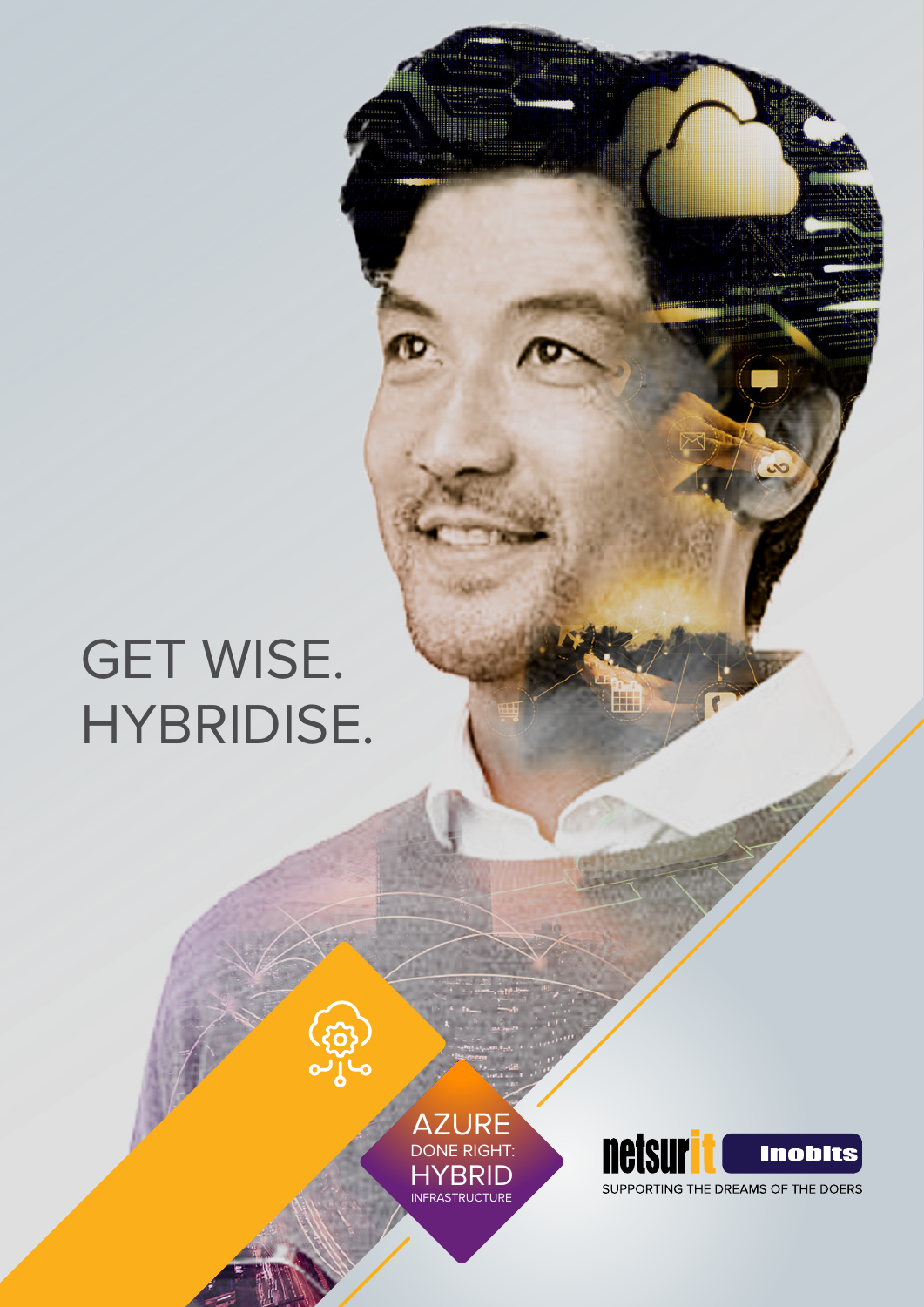There's no doubt business is undergoing a revolution. Every day, new disruptive business ideas are replacing tried and trusted models from industry giants. The cloud and the Internet of Things are redefining how applications are written and delivered to devices and customers.

**YOUR BUSINESS CAN ONLY OPTIMALLY SUCCEED WHEN YOUR IT INFRASTRUCTURE DELIVERS THE BEST ENVIRONMENT FOR EVERY WORKLOAD, INCLUDING TRADITIONAL APPLICATIONS, MOBILE APPS, AND CLOUD-NATIVE APPS. YOUR HYBRID INFRASTRUCTURE MUST WORK TOGETHER SEAMLESSLY IN ORDER TO CREATE AND DELIVER NEW VALUE - INSTANTLY AND CONTINUOUSLY.** 



#### **IMPLEMENTATION FROM NETSURIT.** DNIV I THE H **AZURE DONE RIGHT. HYBRID INFRASTRUCTURE**

To accelerate the delivery of applications and services to your enterprise, you need **Azure Done Right: Hybrid Infrastructure Implementation** to define and implement your own ideal mix of traditional IT, private cloud and public cloud that provides for hosting of IaaS, PaaS and SaaS workloads on Microsoft Azure.